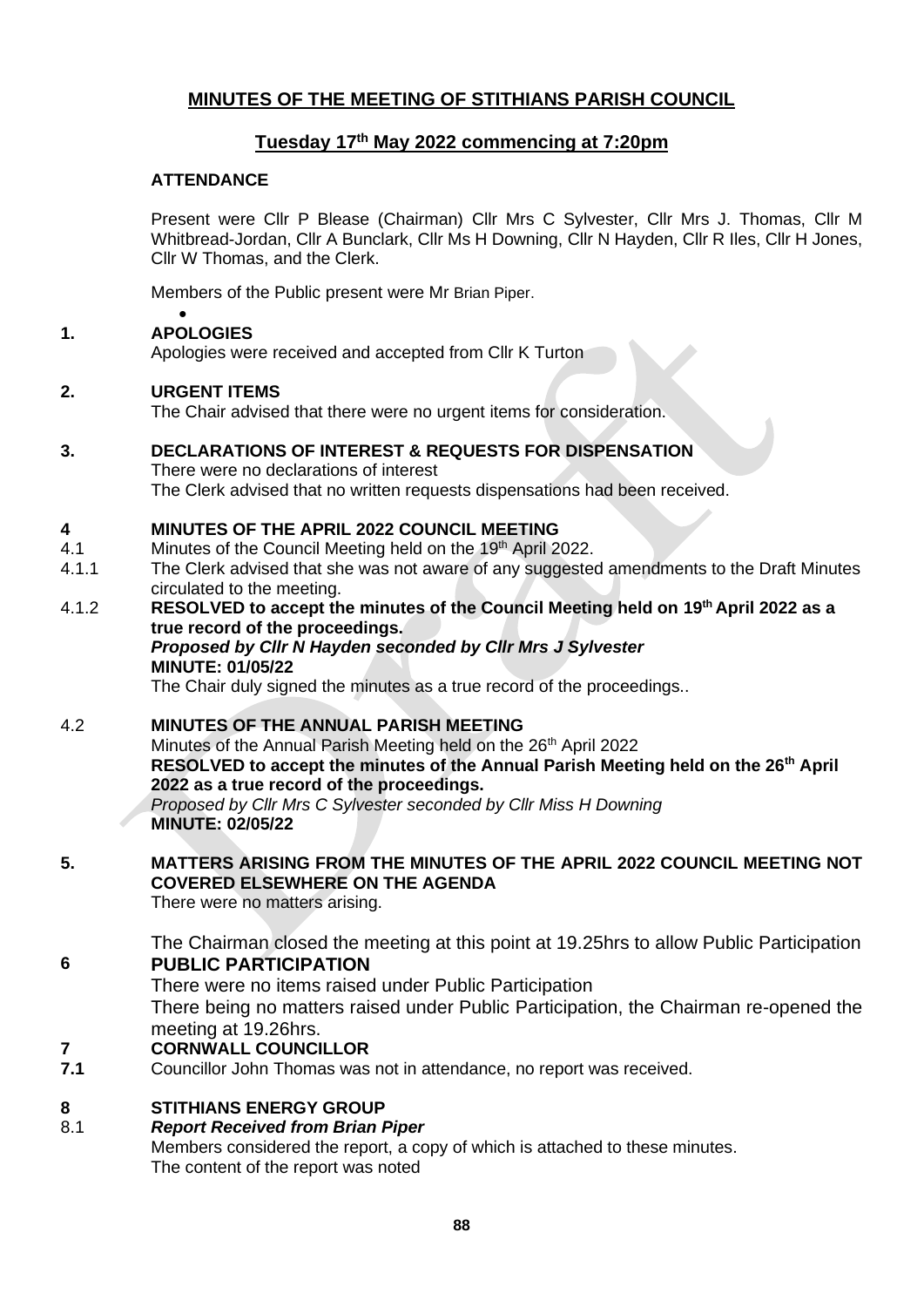8.2 **SPC Climate Emergency Action Plan**

Cllr P Blease informed Members that the Climate Emergency Plan was currently being updated. The plan would be on display at the SEG Insulation Event being held on the 28<sup>th</sup> May 2022. The information was noted.

### **9 CLERK / RFO's REPORTS**

- **9.1** *Council's current financial position*
- 9.11 The Clerk presented a financial report for period ending  $30<sup>th</sup>$  April 2022, a copy of which is attached to these minutes.
- 9.1.2 **RESOLVED: to approve the financial reports as of 30th April 2022.** *Proposed by Cllr H Jones seconded by Cllr R Iles and carried unanimously* **MINUTE: 03/05/22**
- 9.2 *Report on settlement of PWLB Loans*
- 9.2.1 The Clerk presented her report a copy of which is attached to these minutes
- 9.2.2 **RESOLVED to continue with current contract terms / schedule of payments for PWLB Loans.**

*Proposed by Cllr M Whitbread-Jordan seconded by Cllr W Thomas* **MINUTE: 04/05/22**

- 9.3 *Annual Governance & Accountability Return (AGAR) 2021 / 22*
- 9.3.1 The Clerk presented her report on the AGAR a copy of which is attached to these minutes **RESOLVED:**
	- **1. To approve the Internal Auditor's report as presented to the meeting.**
	- **2. To approve the answers to the questions in the Annual Governance Statement for 2021/22.**
	- **3. To approve the final accounts for the 2021/22 Financial Year as detailed in the report.**

*Proposed by Cllr W. Thomas seconded by Cllr Mrs C Sylvester and carried unanimously* **MINUTE: 05/05/22**

- 9.4 *Update on Plastic Free Redruth*
- 9.4.1 The Clerk presented her report on the 'Plastic Free' Initiative
- 9.4.2 **RESOLVED to open discussion with local community groups to gauge opinion and willingness to sign up to the 'Plastic Free' Initiative.**
	- *Proposed by Cllr Mrs C Sylvester seconded by Cllr W Thomas* **MINUTE: 06/05/22**
- 9.5 *Request for a Donation to the Cornwall Air Ambulance*
- 9.5.1 The Clerk presented her report, a copy of which is attached to these minutes.
- 9.5.2 **RESOLVED that Stithians Parish Council would donate £100 to the Cornwall Air Ambulance.**

*Proposed by Cllr Mrs J Thomas seconded by Cllr W Thomas* **MINUTE: 07/05/22**

- 9.6 *Premises Licensing Application*
- 9.6.1 The Clerk presented her report, a copy of which is attached to these minutes The application was noted, no further comment or response was proposed.

## **10 PLANNING**

9.3.2

#### 10.1 *Notification of Planning Decisions Received:*

10.1.2 The Clerk drew the meeting's attention to the table of planning decisions, a copy of which is appended to these minutes and advised of the one decision made in respect of application highlighted therein.

**The information was noted.**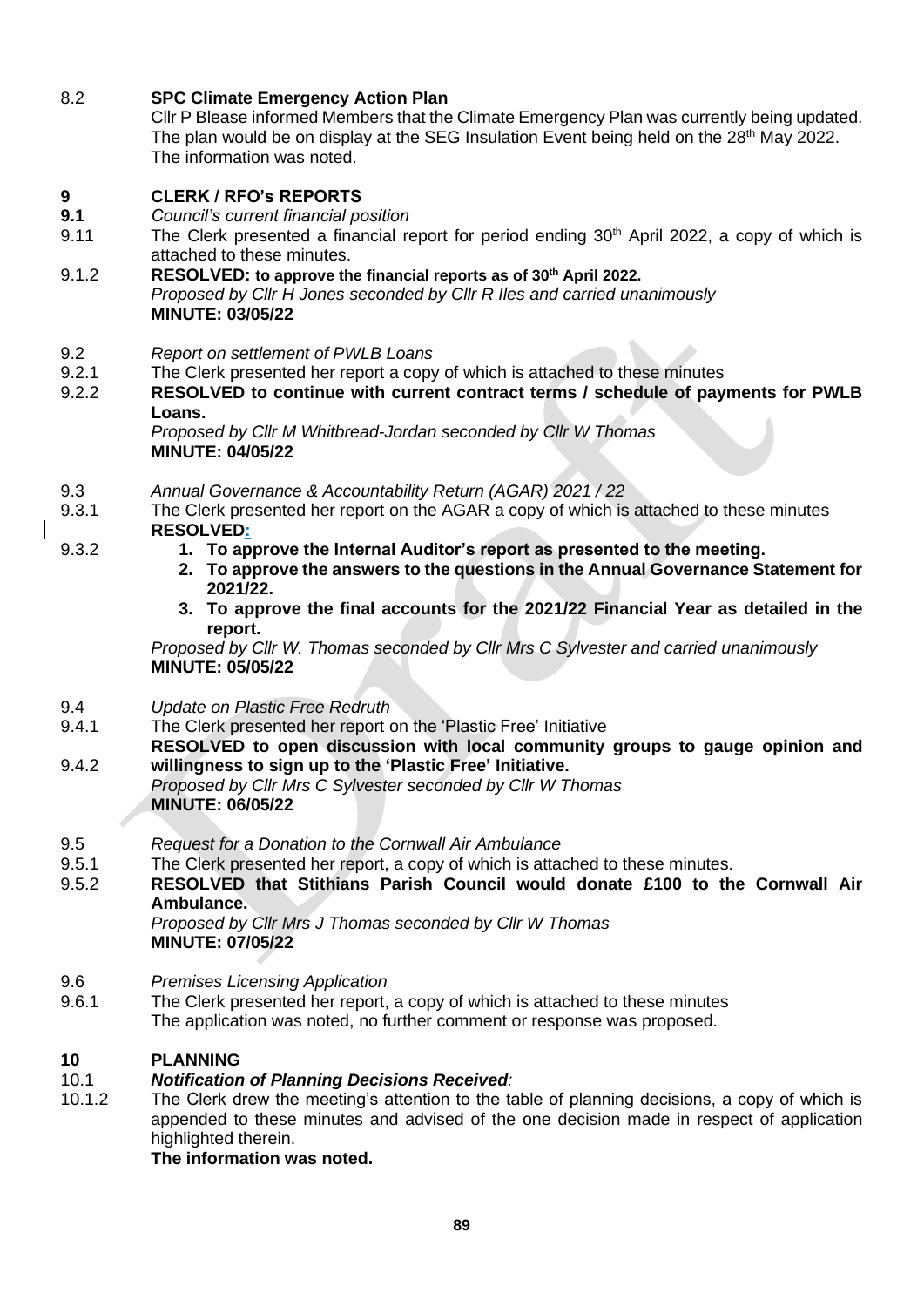#### $10.2<sub>2</sub>$ *Notification of Planning Decisions received after publication of the agenda:*

10.2.1 The Clerk informed the meeting that there had been no further notification since the publication of the Agenda.

### **The information was noted.**

### 10.3 *Planning Applications Received*

- 10.3 (a) PA22/03618- Charlie Rosecliston Park Ltd Calamankey Farm Campsite – Application for Lawfulness for existing use: Under Section 191 of the Town & Country Planning Act 1990 to confirm that condition 2 of planning permission W2/PA08/01056F has been breached for a period exceeding 10 years.
- 10.3(a).1 Cllr A. Bunclark presented his report, a copy of which is attached to these minutes.
- 10.3(a).2 **RESOLVED to NOT support this application on the grounds that there has been a continual breach of planning regulations and a scant disregard to conditions applied.** *Proposed by: Cllr A Bunclark seconded by Cllr R Iles and carried unanimously* **MINUTE: 08/05/22**
- 10.3 (b) PA22/03103 – Mr & Mrs Wiltshire – Stithians Boarding Kennels – Change of use from boarding kennels (cattery, workshop, and undercover parking) to wheelchair user residential annexe.
- 10.3(b).1 Cllr A. Bunclark presented his report, a copy of which is attached to these minutes.

#### 10.3(b).2 **RESOLVED to support this application**

*Proposed by: Cllr A Bunclark seconded by Cllr R Iles and carried unanimously* **MINUTE: 09/05/22**

- 10.3(c) PA22/04189 – Mr & Mrs Peart – Redundant Lambing Barn, Carnmeor Farm – Conversion of existing lambing barn.
- 10.3(c).1 Cllr A. Bunclark presented his report, a copy of which is attached to these minutes.
- 10.3(c).2 **RESOLVED to** support this application with the caveat that due care be taken to ensure that appropriate levels of insulation / renewable resources are included in the construction and a biodiversity net gain demonstrated.

*Proposed by: Cllr R Iles seconded by Cllr A Bunclark* and carried unanimously **MINUTE: 10/05/22**

- 10.4 *To consider any planning applications received after the publication of the agenda*
- 10.4 The Clerk informed the meeting that she had received one further planning applications for consideration and Cornwall Council Local Protocol request since the publication of the agenda, details of which had been circulated to Members
- 10.4(a).1 PA22/04152 – Mr & Mrs Peart – Land South of Carnmeor Farm - Conversion, extension, and associated works of hay barns to form a dwelling
- 10.4(a).2 **RESOLVED to support this application.** *Proposed by Cllr R Iles seconded by Cllr N Hayden* **MINUTE: 11/05/22**
- 10.4(b).1 Local Protocol in relation to PA22/02860

#### 10.4(b).2 **RESOLVED to 'agree to disagree'**

*Proposed by Cllr M Whitbread-Jordan seconded by Cllr Bunclark* **MINUTE:12/05/22**

### **11 ENVIRONMENTAL MANAGEMENT**

- 11.1 *Notes from EMC Meeting held on 9th May 2022*
- 11.1.2 The Clerk presented the notes of the meeting, a copy of which is attached to these minutes
- 11.1.3 **RESOLVED to** 
	- **1. To note the content of the report & approve the actions therein including any financial implications.**
	- **2. To express Councils thanks to Truro Portable Buildings and installation of the Longdowns Bus Shelter**
	- **3. To approve budget of £400 for the purchase of materials for the Youth Shelter.**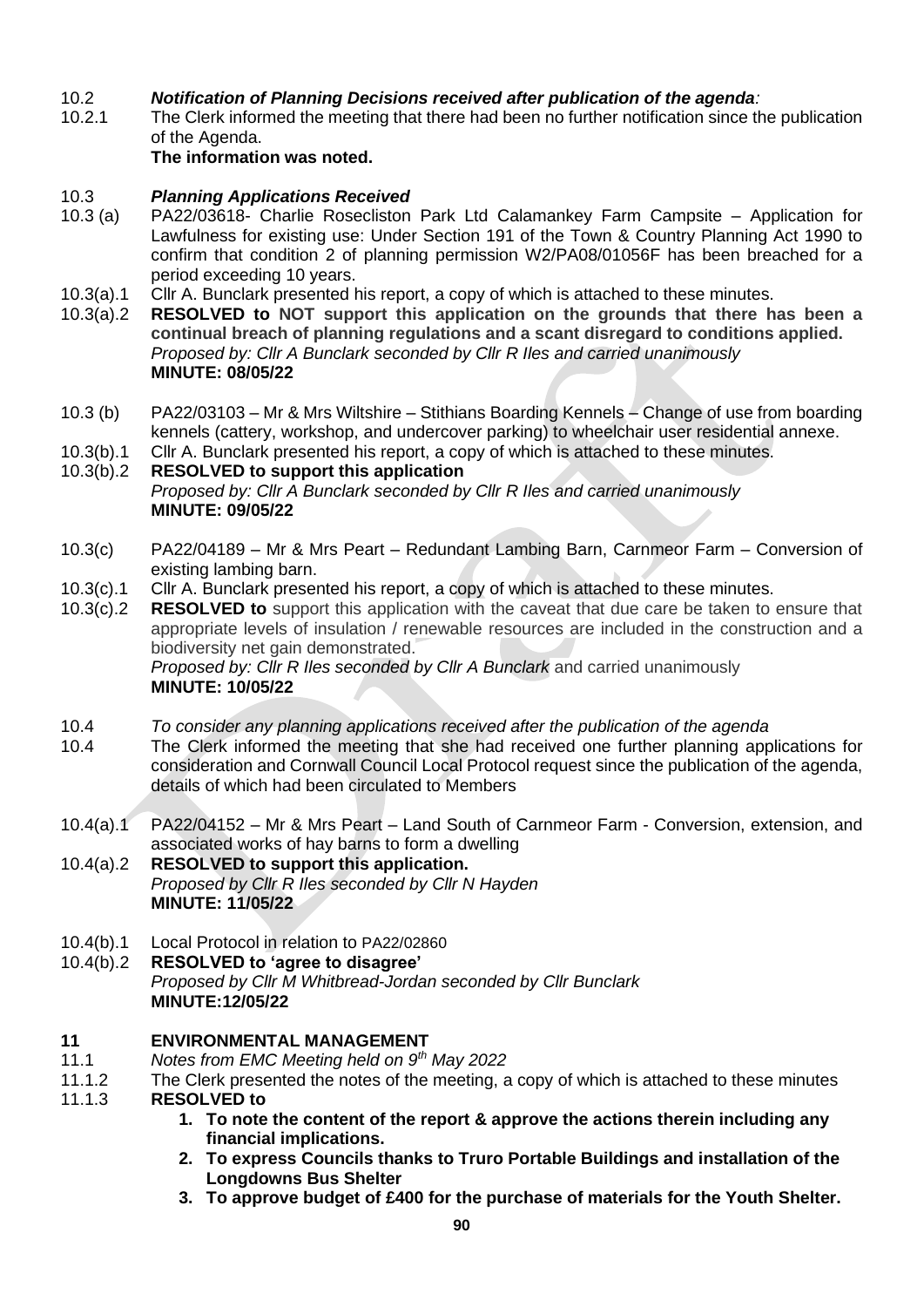*Proposed by Cllr W Thomas seconded by Cllr R Iles* **MINUTE: 13/05/22**

### 11.2 *Footpaths, Highways and Environment Portfolio Holder's Report*

- 11.2.1 Cllr Mrs J. Thomas gave a verbal report the content of which was noted. The road junction at
- 11.2.2 Rame was discussed. **RESOLVED: that the Clerk send an email to Adrian Drake, CORMAC, expressing Members concerns about the recent changes made to the road junction at Rame.** *Proposed by Cllr Miss H Downing seconded by Cllr W Thomas* **MINUTE: 14/05/22**
- 11.3 *Enhanced LMP Project*
- 11.3.1 Cllr M. Whitbread-Jordan updated the Members on progress to date. Works specifications had been drawn up and these would now be advertised, and Contractors invited to quote for the works.

The information presented was noted.

- 11.4 *Update on Community Flood Plan*
- Cllr Miss H. Downing gave a verbal report on progress to date, the next meeting of the group was scheduled for Monday 23<sup>rd</sup> May. The content of the report was noted.
- 11.5 *Update on Neighbourhood Planning*
- 11.5.1 Cllr Mrs J. Thomas gave a brief update on Neighbourhood Planning. A discussion ensued. The content of the report was noted

## **12 PLAYING FIELD**

- 12.1 Cllr W. Thomas updated the Members on progress to date, discussion ensued.
- 12.2 **RESOLVED that the Clerk is to write to the Glebe Committee seeking permission for the installation of a footpath around the perimeter of the Playing Field, once received specifications / quotes etc can be progressed.**

Proposed by Cllr R Iles seconded by Cllr M Whitbread-Jordan **MINUTE: 15/05/22**

## **13 QUEENS JUBILEE EVENT**

13.1 Cllr P Blease gave a verbal report on the Queens Jubilee Event, sponsorship from local businesses totalling £1700 had been received to date. Plans were progressing well. The content of the report was noted.

## **14 SCARECROW COMPETITION**

- 14.1 14.2 Cllr H Downing gave a verbal update on the Scarecrow Competition, which was to be held on, the  $2^{nd}$  /  $3^{rd}$  July, this year's theme would be 'Celebrating Cornwall', funds raised would be
- shared between the Pre-School and Christmas Lights Appeal. Feritch had agreed to sponsor the event.

The content of the report was noted.

#### **15 Urgent Items:**

15.1 **T**here were no urgent items to report

#### **16 AUTHORISING OF PAYMENTS**

16.1 The Clerk presented her report which was circulated to members on the 10<sup>th</sup> May 2022 and the details of the additional payments received since the publication of the Agenda and circulated to members on the  $17<sup>th</sup>$  May 2022 a copy of which is attached to these minutes,

#### 16.2 **RESOLVED to**

**1. To authorise the payment of invoices received & regular payments due for the period 20th April to 17 th May 2022 as detailed in the reports. Totalling. £6589.03**